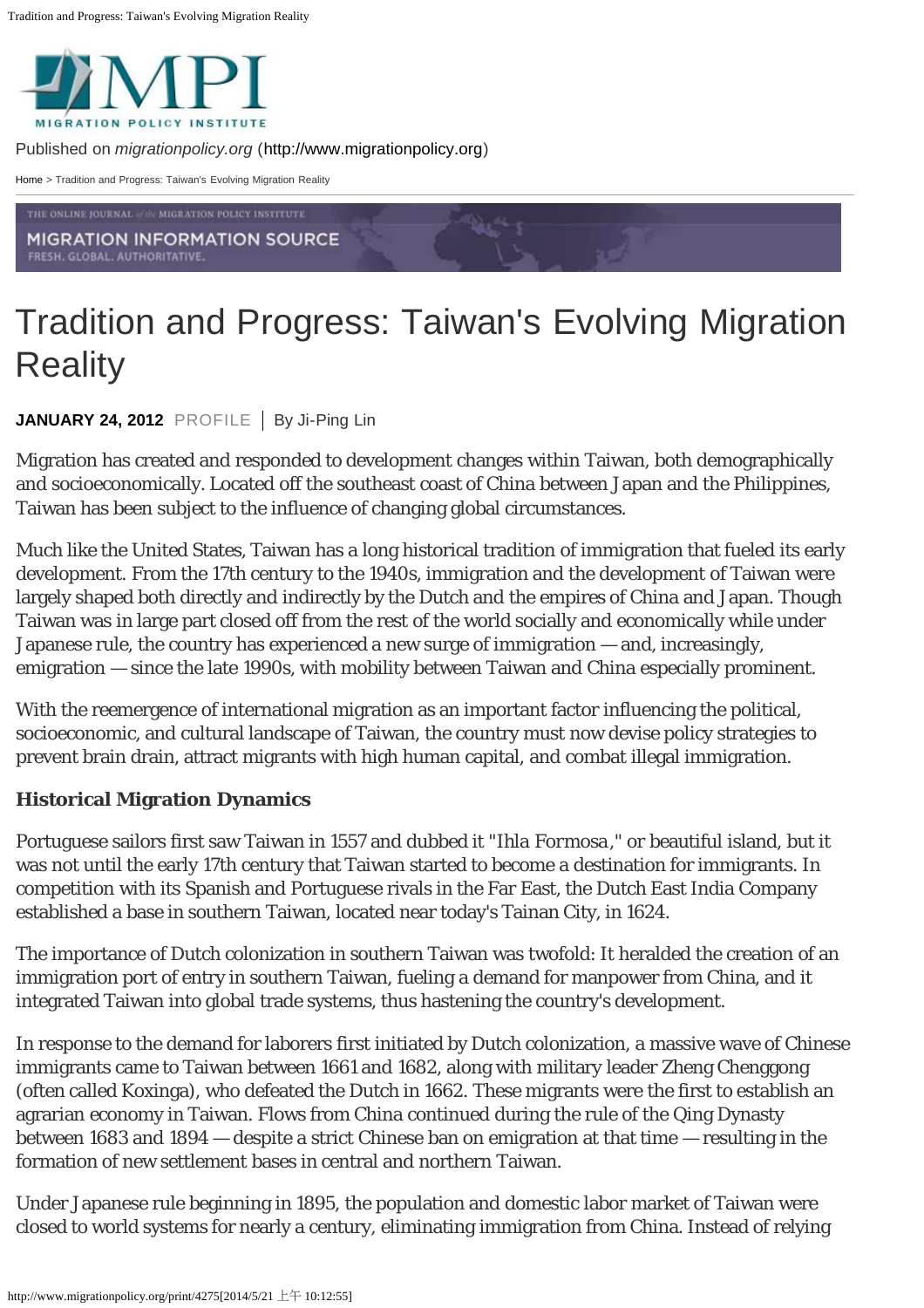on immigration to fuel development, the Japanese focused inward and succeeded in transforming Taiwan from a frontier to an orderly society.

Through government encouragement, cultivation activities in eastern Taiwan became intensified, leading to eastward internal migration in the 1920s. The Japanese Empire's "Southward Policy" triggered industrialization, leading to the emergence of Kaohsiung City as an industrial center in the 1930s and the formation of a dual-pole (north-south) regional economic pattern (Taipei vis-à-vis Kaohsiung). Throughout these years, industrialization and urbanization occurred in tandem, and internal migration — though not voluminous — responded to the differentiating regional economies.

After World War II and until the 1990s, Taiwanese development continued to be largely dependent on internal forces, although external influences — mostly from the United States and partly from China in terms of politics and Japan in terms of economics — remained crucial.

The civil war in China in the late 1940s brought about a huge influx of 2 million Chinese Mainlanders into Taiwan, but the socioeconomic network between Taiwan and China collapsed again in 1949 upon the defeat of the Kuomintang (KMT) by the Chinese Communist Party (CCP) in Mainland China and the KMT's subsequent retreat to Taiwan, where the party was already in power. As a result of political and military antagonism between the KMT and CCP, trade and migration between Taiwan and Mainland China was for the most part suspended over the next four decades. Any incoming Chinese Mainlanders mostly concentrated in larger cities, causing a pervasive phenomenon of urban outmigration of native Taiwanese.

The change in power during the chaotic period between 1946 and 1950 also spurred large-scale return migration of the Japanese from Taiwan. In spite of this, however, the bilateral connection between Taiwan and Japan strengthened.

Between 1961 and 1973, rapid economic growth generated a noteworthy trend of rural-to-urban migration, especially migration to the northern and southern areas of the country. Despite the net loss of rural human resources, large remittances sent back by migrants in urban areas helped prevent the decline of the rural economic base and social order. In contrast to many other developing countries, massive urbanization did not result in extensive rural poverty and serious unemployment in urban areas.

The oil shocks of 1974 and 1979 and increasing competition from other developing countries forced Taiwan to switch to the development of high-tech industries. The most important was the establishment of a science park in Hsinchu City in 1980, which is now known as Taiwan's Silicon Valley. Unable to shift from its dependence on heavy and petrochemical industries, Kaohsiung City lost its attractiveness to migrants, leading to population concentration in the Taipei area.

The late 1980s marked a key era of migration transition, both internally and internationally, as the impact of economic restructuring, burgeoning globalization, and political liberalization became apparent. As a result of a shift away from industry to the services industry and the increasing economic dominance of northern Taiwan, regional migration came to be characterized by a net transfer northward from the other regions. The north experienced a net loss of labor migrants, however, as many relocated to central, southern, and eastern Taiwan.

Meanwhile, there was a marked increase in international migration, including the emigration of Chinese Mainlanders back to China as that country's socioeconomic situation improved, and the increasing inflow of foreign contract workers from Pacific Asia who responded to dual labor market opportunities in Taiwan.

The Taiwanese government decided to open the country's borders to low-skilled immigrants in the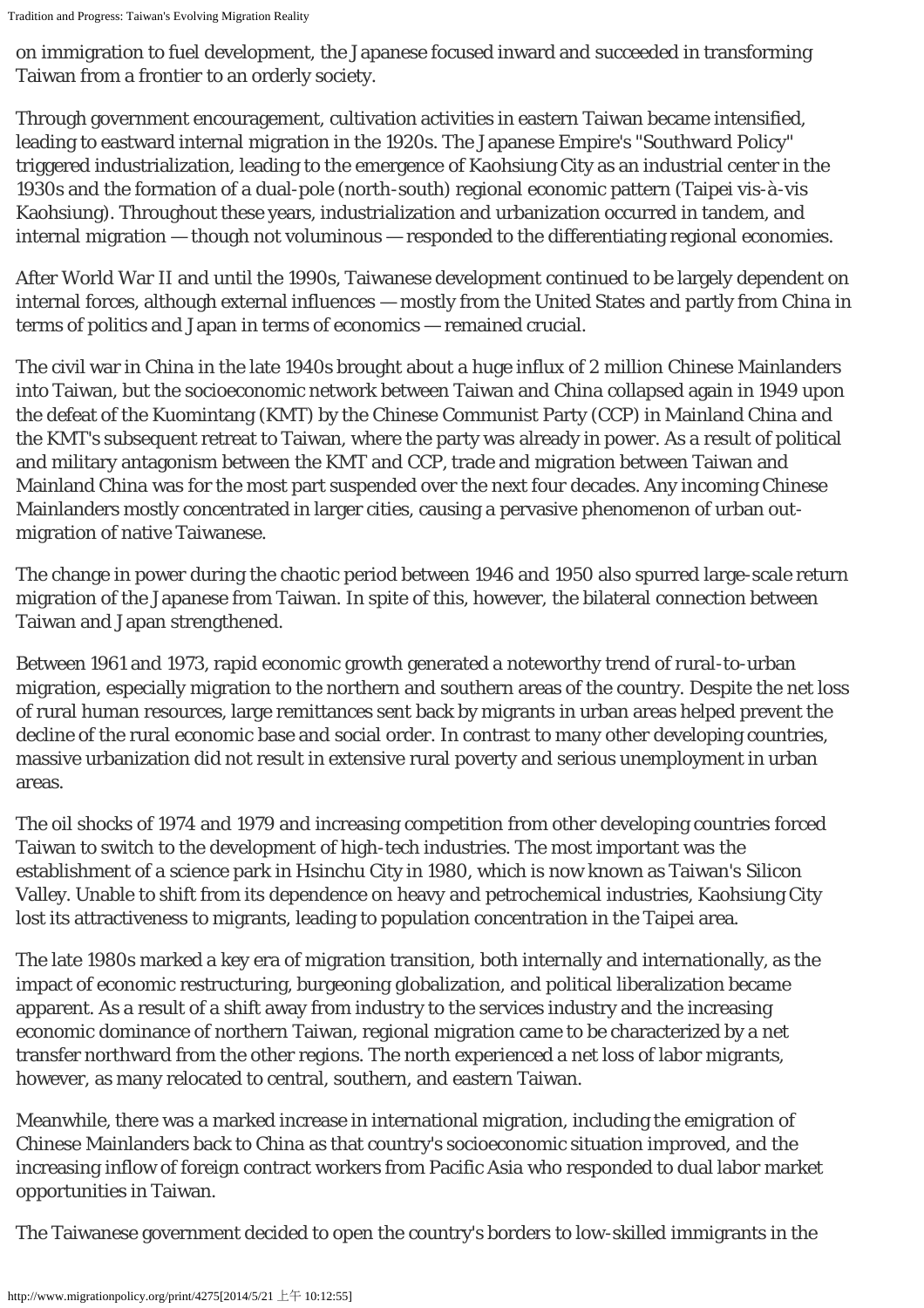1990s, and subsequent inflows of foreign contract workers from countries of the Association of Southeast Asian Nations (ASEAN) and foreign wives have begun to serve as a new source of population growth (making up, in part, for declining domestic fertility). Increased immigration of this variety has been accompanied by problems of illegal immigration and human trafficking.

Emigration before 1990 was minor in volume, with Taiwanese students studying abroad primarily in the United States as the main source of emigrants. Since that time, however, emigration of entire Taiwanese families to North America, Australia, and New Zealand has grown substantially, as has the permanent emigration of highly skilled and highly educated Taiwanese to China. In fact, population transfer from Taiwan to China has come to greatly outnumber that from China to Taiwan.

### **Recent Immigration**

For the sake of economic development since the 1960s, Taiwan has not restricted the immigration of educated foreigners mostly professionals and managers as well as their dependents from America, Japan, and partly from Europe — but strictly banned low-skilled immigration from other countries.

Japan and the United States still serve as the most important countries of origin for foreign-born permanent residents in Taiwan, with about 10,000 and 12,000 such immigrants living in the country in 2011, respectively. Additionally, because of strong socioeconomic and cultural connections with both nations, flows of temporary migrants, businessmen, and travelers are now significant.

The trends of Japanese and U.S immigration to Taiwan share some important characteristics. First of all, while the political situation affected immigration from Japan and the United States before the 1970s, both nations have opted — along with the majority of other governments — not to recognize the sovereignty of the Republic of China (as Taiwan formally calls itself) and currently deal unofficially with the territory on most matters. Thus, the effect of the political dimension has become less important over time.

#### **Sources of Migration Data and Information**

Migration data and information for Taiwan come from three main sources: census/survey data, the household registration system, and administrative records.

Aggregate statistics compiled from historical censuses (1905-1966) are available at the **[Center for Geographic Information](http://gis.rchss.sinica.edu.tw/) [Science](http://gis.rchss.sinica.edu.tw/)**, RCHSS, Academia Sinica.

Micro data sets of population censuses after 1980 and various survey data such as Internal Migration Surveys, Manpower Utilization Surveys, and Human Resource Surveys are available at the **[Taiwan](http://eng.dgbas.gov.tw/mp.asp?mp=2) [Population Census Bureau](http://eng.dgbas.gov.tw/mp.asp?mp=2)** (the 4th Bureau, DGBAS).

Data compiled from the Taiwan Household Registration System (THRS) that is maintained by the **[Ministry of the Interior](http://www.moi.gov.tw/english/index.aspx)** are the most important administrative source of migration data.

Other useful data sources include the **[National Immigration Agency](http://www.immigration.gov.tw/mp.asp?mp=2)**, the **[Overseas Compatriot Affairs Commission](http://www.ocac.gov.tw/english/index.asp)**, the **[Council of Labor Affairs](http://www.cla.gov.tw/cgi-bin/siteMaker/SM_theme?page=48e31c0e)** (for data on foreign contract wokers), the **[Ministry of](http://english.moe.gov.tw/mp.asp?mp=1) [Education](http://english.moe.gov.tw/mp.asp?mp=1)** (for data on students), and the **[National Science Council](http://web1.nsc.gov.tw/mp.aspx?mp=7)** (data on migrating professionals).

Also, because Taiwan's economic system is closely connected to

those of Japan and the United States, and because both countries are the most important source of foreign direct investment in Taiwan, the trigger for Japanese and American immigration into Taiwan is typically investment-related. As a result, business cycles certainly impact immigration flows from Japan and the United States now and will continue to do so in the future.

On the other hand, Japan has a higher level of social and cultural similarity with Taiwan than does the United States. Thus, Japanese immigrants tend to be more integrated into Taiwanese society than Americans. Moreover, the overall migration network between Japan and Taiwan tends to be stronger than that of the United States and Taiwan, though both countries are major destinations for Taiwanese emigrants.

*Foreign Contract Workers and Their Impact on Internal Migration*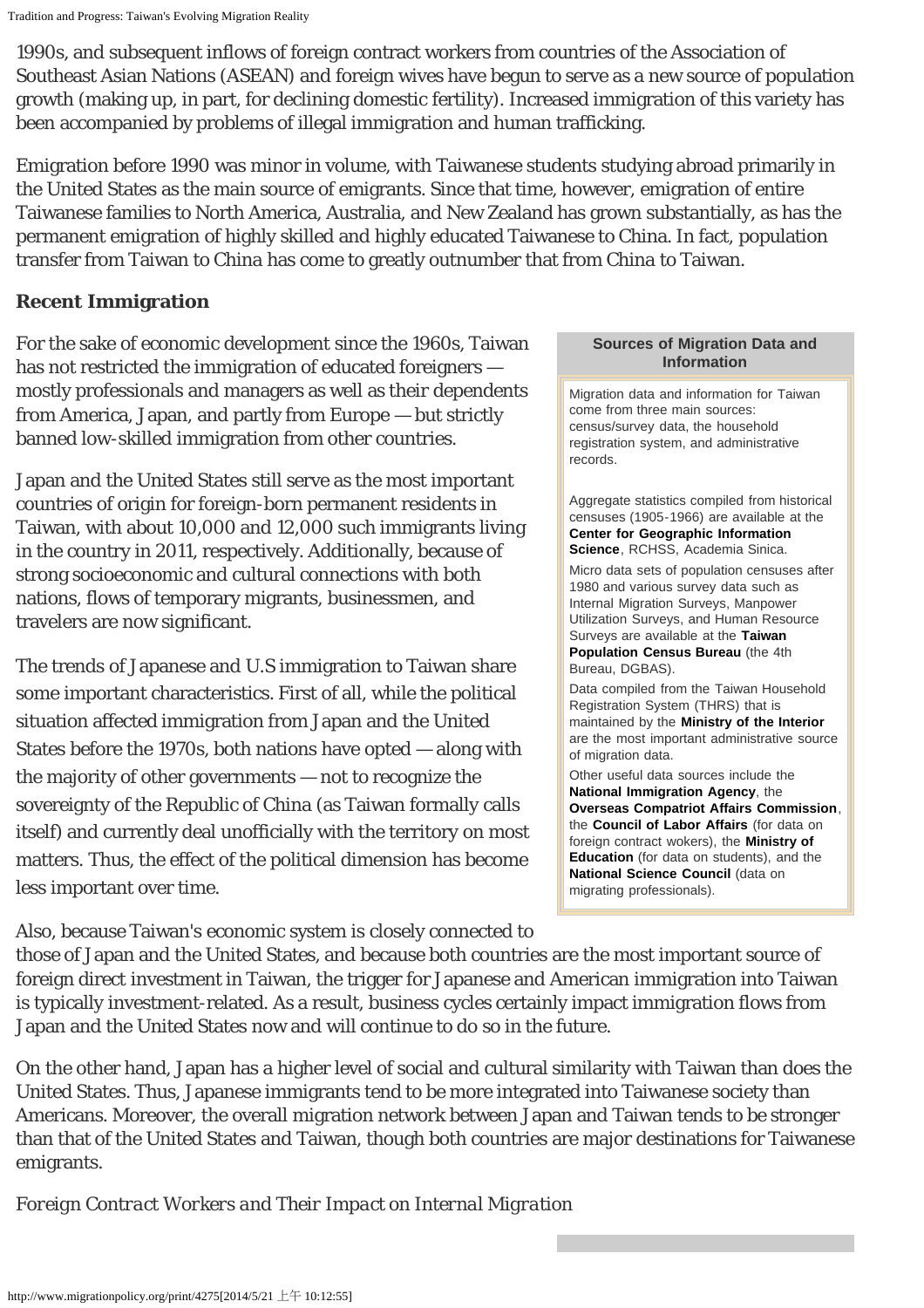The temporary immigration of foreign contract workers to Taiwan was originally triggered by serious labor shortages that forced the government to open the door to foreign labor in 1992. The period between 1996 and 2000, however, saw the most noteworthy growth in the population of foreign contract workers, both in terms of overall numbers and the rate of arrival.

## By the end of November 2011, there were 420,000 foreign

#### **Permanent Immigrants in Taiwan**

Permanent immigrants in this article refer to immigrants who have a Taiwan permanent residence permit or Taiwan citizenship. Permanent immigrants consist of Koreans (3,400 persons), Canadians (2,400 persons), Indians (1,600 persons), Western Europeans (3,000 persons), and Australians/New Zealanders (1,100 persons).

contract workers in Taiwan, 222,000 of whom were employed in the industrial sector and 198,000 in the services industry as caregivers and home domestic workers. The main sending countries include Indonesia (38 percent of all foreign contract workers), Vietnam (23 percent), the Philippines (19 percent), Thailand (18 percent), and Malaysia (2 percent).

The government of Taiwan allows foreign contract workers to regularize their status if they migrated illegally and to work in Taiwan for no more than six years at a time. When their work period expires, foreign contract workers are required to return to their home countries where they may apply again for work in Taiwan if they choose. These workers are not allowed to become citizens except through marriage to a Taiwanese citizen.

It is worth noting that foreign contract workers are selected from the lower end of income distribution in sending countries and are typically of low socioeconomic status. In Taiwan, they are paid only slighter higher than the legal minimum wage. Moreover, prior to 2007 when human-rights concerns forced policy change, foreign contract workers did not have a choice in their destinations and were not allowed to switch employers once in Taiwan.

Northern Taiwan, mainly the Taipei metropolitan area, started becoming the main port of entry of foreign contract workers beginning in the early 1990s. Northern Taiwan also became the most attractive destination for internal migrants in Taiwan around the same time, and the growing immigration of foreign contract workers appears to have had an observable impact on the migration of native-born workers to that area. Since then, the positive and negative consequences of low-skilled immigration have been an area of debate, especially concerning how and to what extent the immigration of foreign contract workers affects population redistribution.

Immigration impact analysis indicates that the increased immigration of foreign contract workers has led to a net transfer of native-born laborers from main immigrant-receiving areas to labor markets with less immigrants. Because the complementary effect of immigration outweighs its displacement effect, both out- and in-migration for immigration ports of entry are negatively associated with increased immigration. In addition to causing native-born workers to leave certain areas, increased immigration of foreign contract workers also discourages further inflows of the native born. Thus, the net loss of native-born workers in immigrant-receiving areas cannot be accurately interpreted merely as a flight caused by increased immigration.

The paradox in all of this is that, despite the trends discussed above and the occasional remark against foreign contract workers from ordinary citizens, Taiwanese society as a whole is friendly and receptive to immigrants.

## *Foreign-Born Wives and Their Contribution to Fertility*

The economic development and globalization of Taiwan since the 1980s has been accompanied by a major societal change: a progressive internationalization of the household. Largely subsumed as part of the broad transformation of "global householding" that has been underway across many areas of East and Southeast Asia in recent decades, this trend is reflected in Taiwan by the increased demand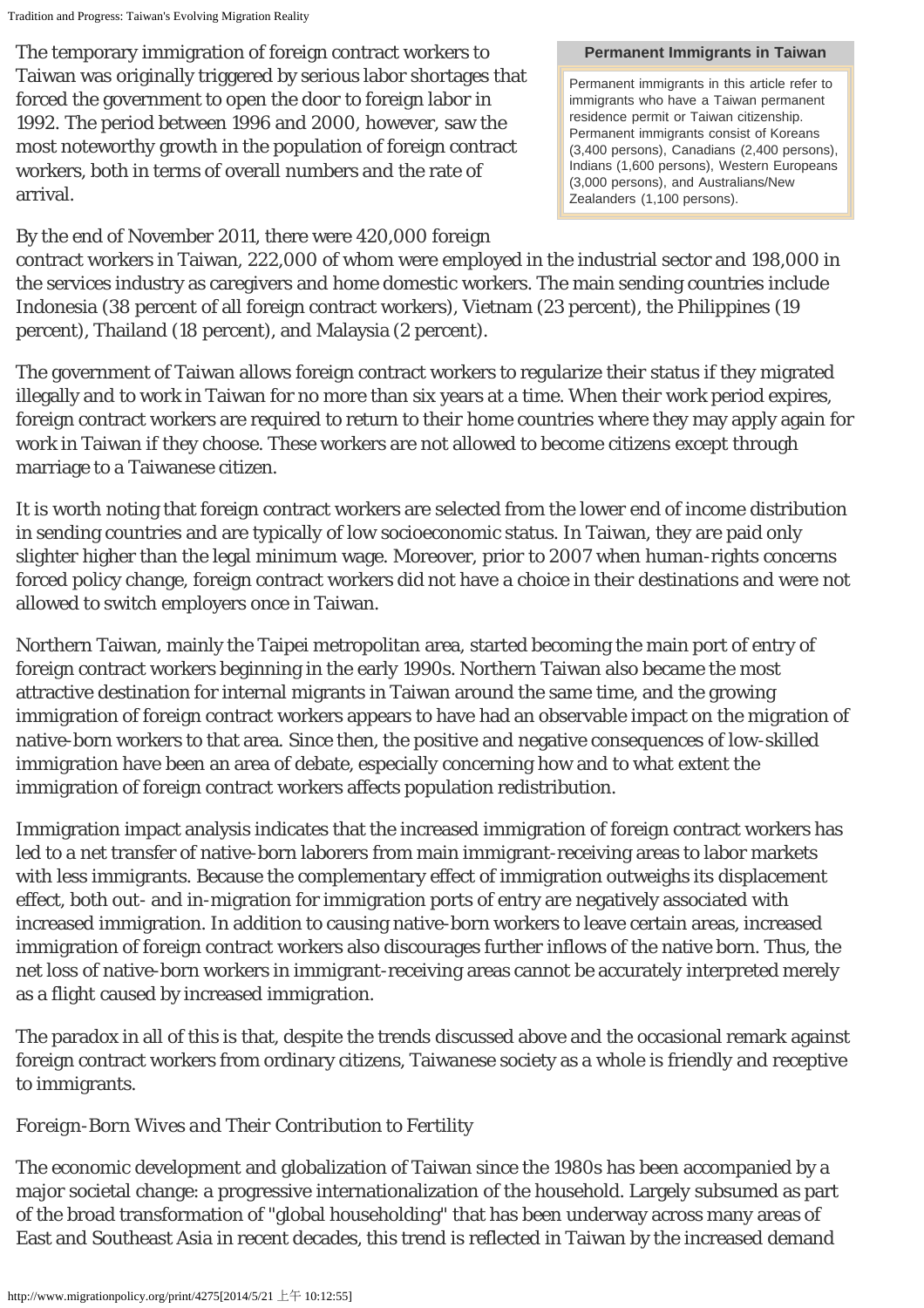Tradition and Progress: Taiwan's Evolving Migration Reality

for foreign-born wives on the part of Taiwanese men.

In addition to the societal forces and personal motivations behind the strong and persistent demand for and supply of foreign-born wives, annual flows are subject to the policies and manipulations of national governments, sometimes resulting in sharp fluctuations with respect to both volumes and major places of origin.



A view of downtown Taipei, Taiwan's capital city. C Daymin via Flickr

The abolishment of martial law in 1987, the lifting of strict regulations against visiting relatives back in Mainland China in 1988, and the first permission of Chinese Mainlander wives of Taiwanese husbands to travel to Taiwan in 1992 contributed to the first wave of marriages between Chinese Mainlander women and Taiwanese men. By 2003, the annual number of registered marriages involving a spouse from Mainland China reached 34,685, representing 20.2 percent of all marriages registered in that year.

Concerned with the long-term implications of such a large

intake of Chinese Mainlander spouses on the political independence of Taiwan from China, the government of Taiwan tightened the restriction on the inflow of Chinese brides, resulting in a sharp reduction in the annual number of registered marriages with a Chinese Mainlander spouse to 10,642 in 2004, or 8.1 percent of all marriages that year.

In recent years, increasing Taiwanese investment in the economies of Southeast Asia has been accompanied by an increased demographic connection. Between 2007 and 2009, 20 percent of all foreign-born wives in Taiwan were from Vietnam, though Mainland China — benefiting from language affinity with Taiwan — has remained the most important source of brides.

According to the Taiwan Ministry of the Interior (MOI), in 2007 there were 24,700 marriages between Taiwanese grooms and non-Taiwanese brides, representing 18.3 percent of all marriages and bringing the total number of foreign-born wives in Taiwan to 372,741. By the end of January 2010, the stock of foreign-born wives had increased to 401,685, with the majority from China (65.5 percent), Vietnam (20.5 percent), and Indonesia (6.5 percent). By comparison, in 2007 there were just 31,807 marriages in Japan between foreign-born women and Japanese men, representing 4.4 percent of all marriages.

With respect to long-term demographic effects, foreign-born wives are considered permanent immigrants (as opposed to foreign contract workers, who must leave the country after a specified period of time) and contribute significantly to population growth in Taiwan. The average fertility rates of foreign-born wives in Taiwan varies depending on the country of origin, with Indonesian women having the most children (2.0) followed by women from the Philippines (1.86), Thailand (1.68), Vietnam (1.6), and Mainland China (1.4). Chinese Mainlander wives in Taiwan have the lowest lifetime fertility because they tend to marry at older ages, have a larger spousal age gap, are more often separated or divorced, and are more likely to be in their second marriage.

# **Recent Emigration and Return Migration**

During the period of the 1950s to the 1980s, there was a net loss of elites and students emigrating from Taiwan to more developed countries, notably Japan and the United States. Although the total number of emigrants was not especially large, the loss of highly skilled workers and intellectuals resulted in a significant brain drain in Taiwan. For example, more than 80 percent of students studying abroad during this time period failed to return after the successful completion of their studies.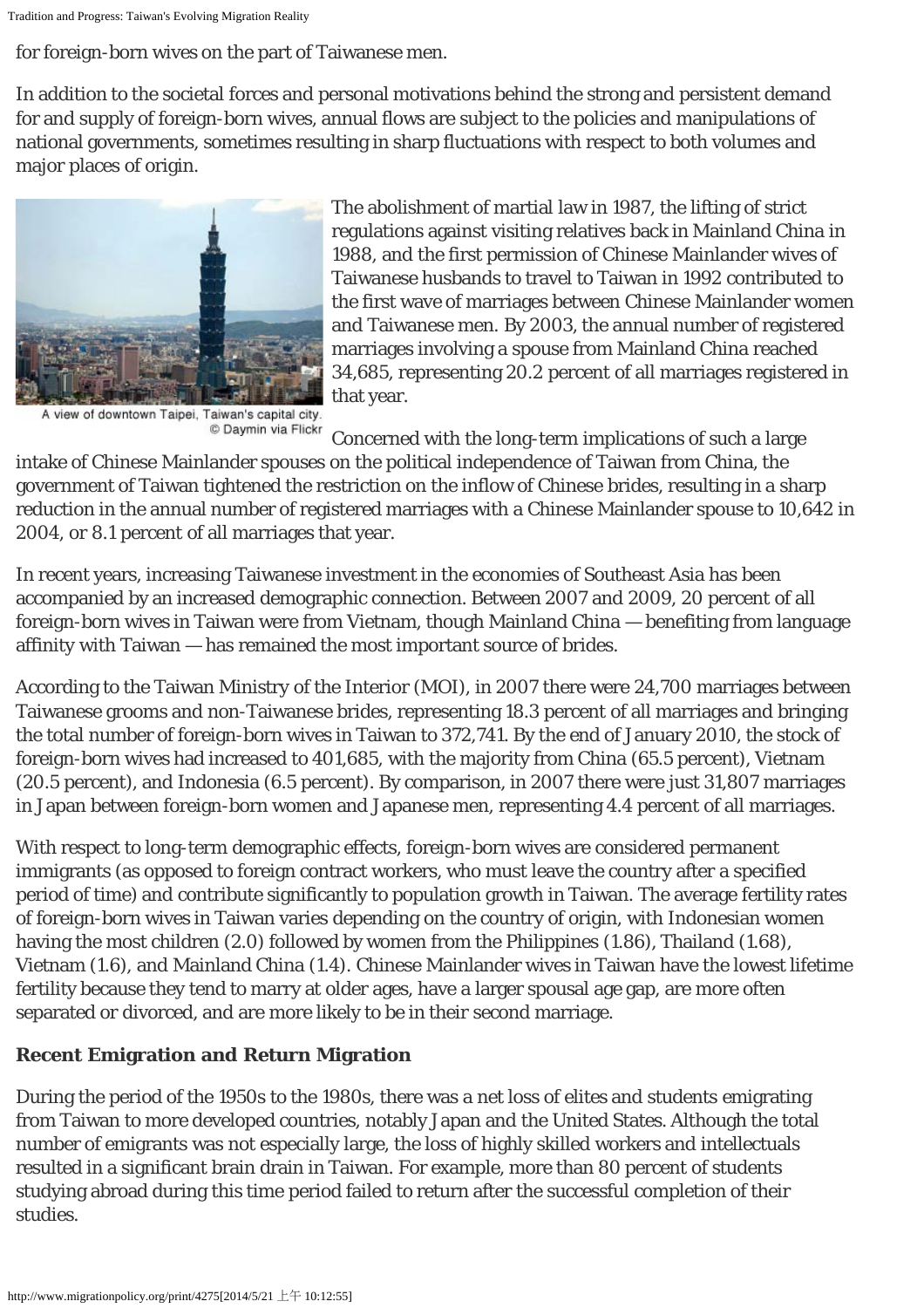This trend of emigration and the continuing loss of highly skilled and educated manpower focused the nation's attention on the negative effects of brain drain on development. Subsequently, the return migration of the Taiwanese born became prominent in the late 1980s and early 1990s, leading to the so-called reversal of the previous brain drain problem and resulting in a brain gain that aided in the continuing development of Taiwan.

In the early 1990s, the immense impact of globalization on the production industry caused changes to patterns of emigration from Taiwan. Production space for Taiwanese industrialists was no longer limited to Taiwan, but extended abroad to China and ASEAN countries. Subsequent growing Taiwanese emigration in conjunction with massive capital outflows to China signaled a change from international migration as a cause of development to a highly visible effect of development. The role of migration as a catalyst for development thus gave way to globalization and state policy in what has proved an important developmental shift specific to Taiwan's political and economic history.

In addition to the traditional destinations of North America and Japan, China and ASEAN countries have become new destinations for Taiwanese businessmen and their dependents. Taiwanese emigration to China is particularly noteworthy. The Pearl River Delta of southern China was the primary destination for the first wave of businessmen and their investments, mostly in labor-intensive industries, from Taiwan in the 1990s. After 2000, Shanghai and its surrounding areas drew the second wave of emigrants and investments — mostly highly educated professionals in the technology industry. According to the 2010 China Population Census, there are more than 700,000 Taiwanese-born residents in Shanghai areas, though it is not clear what proportion have become permanent residents.

Two features of this most recent trend of emigration are worth noting. First, the huge capital outflows and accompanying emigration to China, mostly of young and single male technicians, is the main cause of the large-scale immigration of Chinese Mainlander wives into Taiwan. Second, the emigration of highly skilled Taiwanese to China in strict migration terms is in fact more of a circular migration than permanent migration, since Taiwan remains the permanent residence for most emigrants. Nonetheless, the permanent settlement of Taiwanese in China has seemingly increased substantially in the past five years.

Since 2008, rising wage levels in China as a result of the country's new Labor Contract Law have caused Taiwanese human and fiscal capital to move increasingly toward China's inlands, to Shanghai, to other areas in Southeast Asia (particularly Northern Vietnam), or to return to Taiwan.

## **Conclusion**

Despite a large gap of time when much of the country was closed off to world systems, Taiwan has a long migration history, including episodes of large-scale immigration, emigration, and internal migration.

Migration to, from, and within Taiwan has both responded to and helped shape the country's development throughout its history, depending largely on current political, social, and economic circumstances. In its infancy, Taiwan was mainly a destination for Chinese immigrants seeking opportunities with the Dutch East India Company that settled *Ihla Formosa* and kick-started the young country's development. Taiwan continued to be a destination for Chinese migrants for 200 years under the Qing Dynasty, despite the Chinese ban on emigration at that time. Under Japanese rule, internal migration became the driving force in the development of Taiwan, though many Chinese did come to the country in the late 1940s during the time of the Chinese civil war.

It wasn't until the 1990s that the Taiwanese government once again welcomed large-scale international migration, a policy change triggered mainly by labor shortages within the fast-developing nation. Now Taiwan is a destination country for foreign contract workers and foreign-born brides, the latter of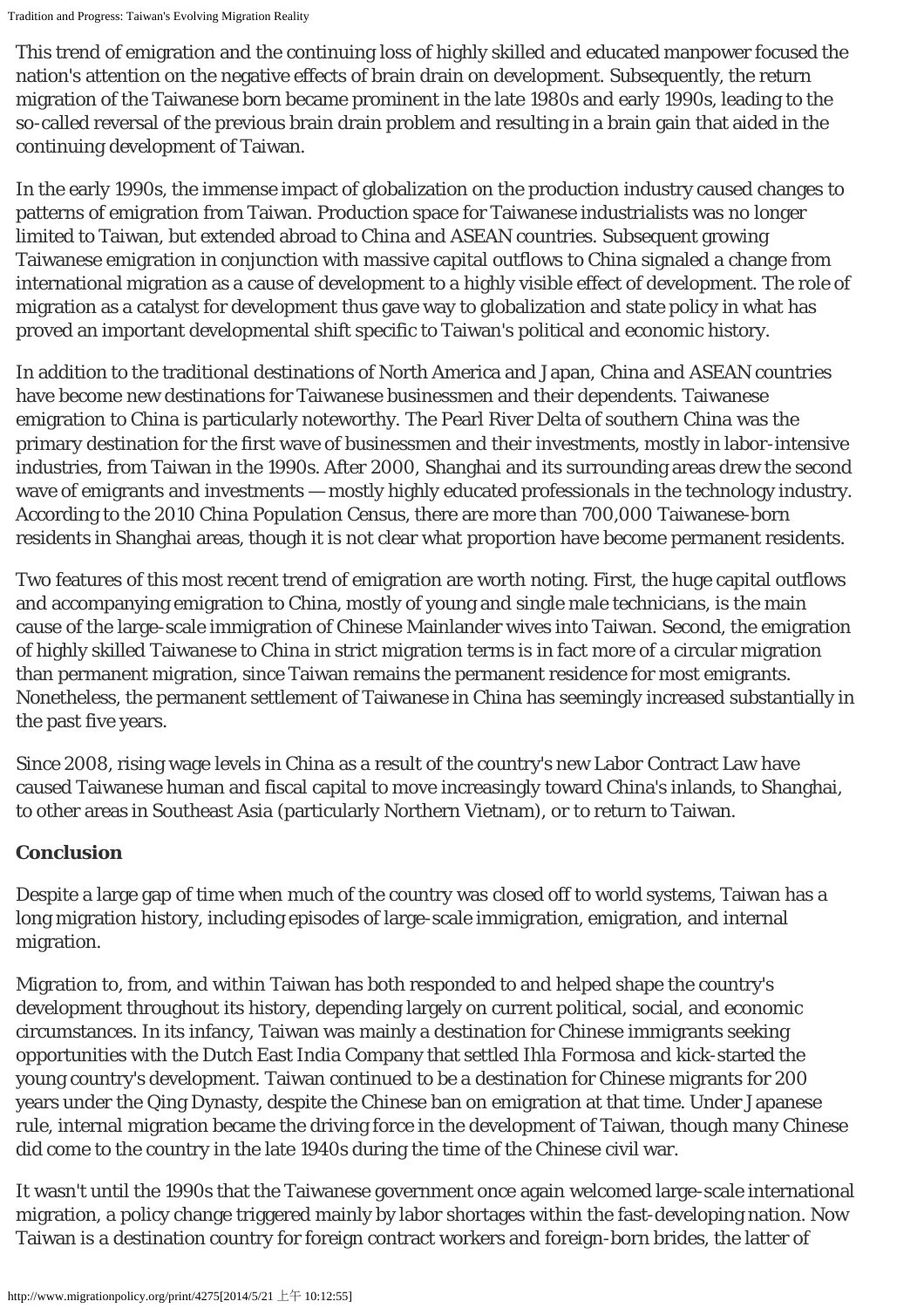which contribute greatly to demographic changes shaping contemporary Taiwanese society.

Emigration has also arisen as a trend of concern over the past two decades, as the departure of highly skilled Taiwanese men signaled first a brain drain but later a sign of promising economic development. Current emigration from Taiwan is driven mostly by the deindustrialization of the country's interior and massive outflows of human capital and investments to China and ASEAN countries. Emigration to China, in particular, has become prominent in the past decade, though Japan and the United States remain major destinations for Taiwanese migrants as well.

The government of Taiwan is more concerned at this point with the control and regulation of immigration than emigration. Like other East Asian countries, the Taiwanese government has strict control of and prohibits the permanent settlement and family reunification of foreign contract workers. As a result of growing permanent emigration to China and the eagerness to recruit professionals from other countries, however, the government has begun deregulating strict immigration control. This has proved a controversial and politically sensitive move, leading to reluctance on the part of government officials in discussing migration. Overall, while Taiwan has many migration-related laws and regulations, the country does not currently have a clear and consistent migration policy.

## **Sources**

Barclay, G.W. 1954. *Colonial Development and Population in Taiwan*. Princeton University Press, Princeton.

Chang, H.P. and C.F. Ko. 2006. "Transnational marriage and social reproduction: comparing Vietnamese and European spouses in Taiwan," in Hsin-Huang Michael Hsiao (ed.), *New frontiers of Southeast Asia and Pacific studies*. Taiwan, Taipei: Academia Sinica, pp.20-33.

Chang, I.H. et al., 2010. *Report of Suggestions for National Population Policy*. Taiwan, Taipei: Academia Sinica. (in Chinese)

Chang, S.L. 1992. "Causes of brain drain and solutions: the Taiwan experience." *Studies in Comparative International Development* 27(1): 27-43.

Chen, Y.H. 2008. "The significance of cross-border marriage in a low fertility society: evidence from Taiwan," *Journal of Comparative Family Studies* 39(3): 331-352.

Chiang, L.H. Nora. 2011. "Return migration: the case of the 1.5 generation of Taiwanese in Canada and New Zealand," *China Review*. (forthcoming)

Clark, C. 1989. *Taiwan's Development: Implications for Contending Political Economy Paradigms*. Westport, Connecticut: Greenwood Press, Inc.

Douglass, M. 2006. "Global householding in Pacific Asia," *International Development Planning Review* 28(4): 421-445.

Fields, G.S. 1994. "The migration transition in Asia," *Asian and Pacific Migration Journal* 3(1), pp. 7- 30.

Frey, W. H. and K.L. Liaw, 1998. "The Impact of recent immigration on population redistribution in the United States." in *The Immigration Debate*, edited by Smith, J. P. and Edmonston, B. Washington, D. C.: National Academy Press.

Lin, J.P. 2007. "Involuntary iob turnover in Taiwan, 1996-2000," in Joseph Lee (eds.), pp. 211-237,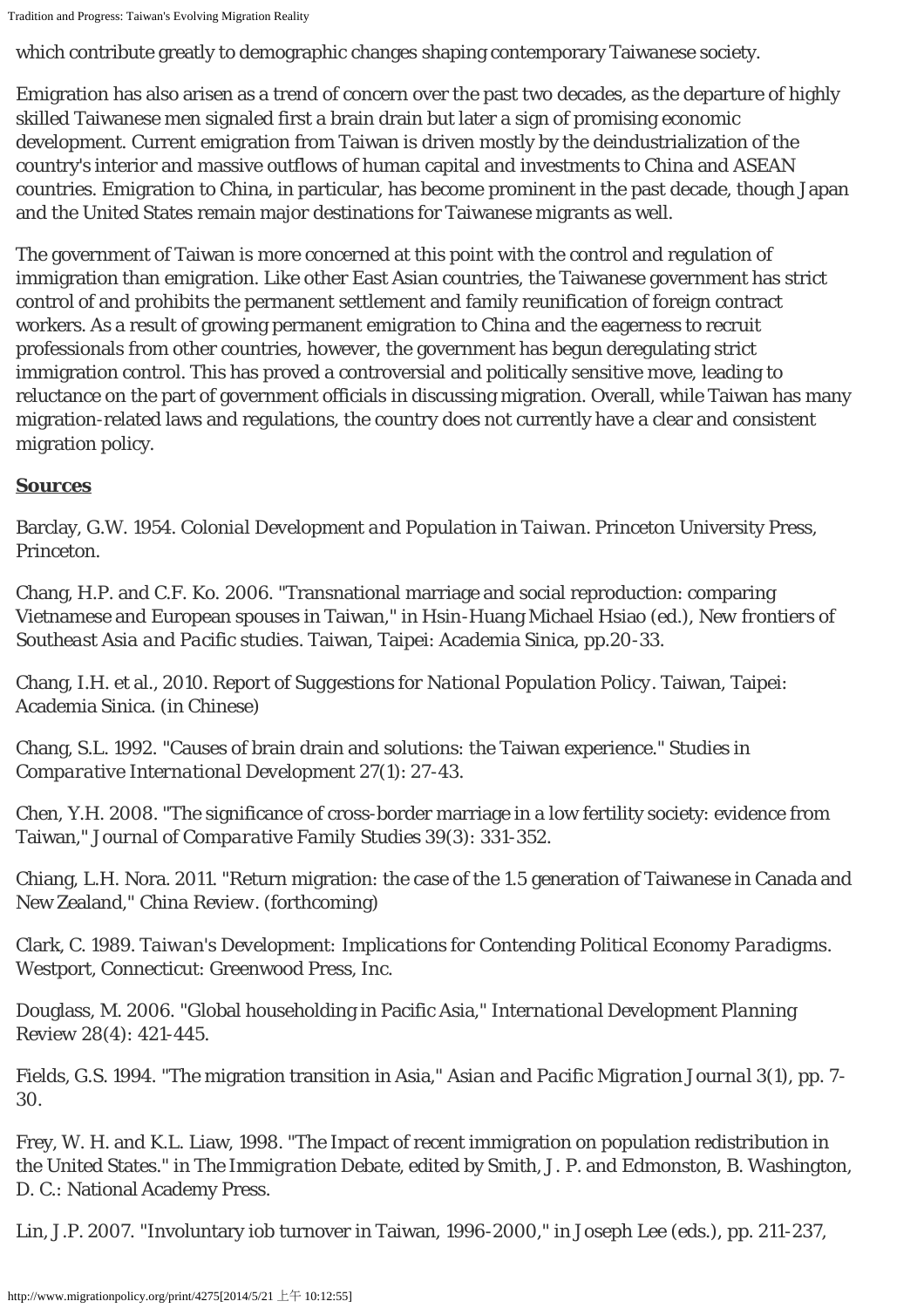*The Labour Market and Economic Development of Taiwan*, MA: Edward Elgar Publishing Inc.

Kojima, H. 2007. "Family formation of 'foreign brides' in Japan and Taiwan: a comparative analysis of two types of censuses," *Keizaigaku Ronsan (The Journal of Economics)* XLVII (3 and 4 combined): 175-196. (in Japanese)

Lee, J.S. 2002. "The role of low-skilled foreign workers in the process of Taiwan's economic development," *Asia Pacific Business Review*, 8(4):41—66.

Liaw, K.L., J.P. Lin, and C.C. Liu. "Reproductive contributions of Taiwan's foreign wives from the top five source countries," *Demographic Research* 24: 633-670.

Liaw, K.L., Ochiai, E., and Ishikawa, Y. 2010. "Feminization of immigration in Japan: marital and job opportunities," In: Yang, W-. and Lu, M. C-W. (eds.). *Asian Cross-border Marriage Migration: Demographic Patterns and Social Issues*. IIAS Publication Series, Amsterdam University Press, Amsterdam: 49-86.

Lin, J.P. (forthcoming) "Are domestic labor "flights" pushed by foreign labor: evidence from Taiwan"," in Fong, E, N. Chiang, and N. Delton (ed.s) *Immigrant Adaptation in Multiethnic Cities - Canada, Taiwan, and the U.S* , Routledge.

Lin, J.P. 2006. "The dynamics of labor migration in Taiwan: evidence from the 1990 and 2000 Taiwan population censuses," *Geography Research Forum*, 26: 61—92.

Lin, J.P., and C.L. Tsay. 2000. "Labour migration and allocation of human resources: The cases of return and onward movements," *Asian and Pacific Migration Journal* 9(1): 1—34.

Lin, J.P., and K.L. Liaw. 2000. "Labor migrations in Taiwan: characterization and interpretation based on the data of the 1990 census," *Environment and Planning A*, 32(9): 1689—1709.

Saxenian, A. 2005. "From brain drain to brain circulation: transnational communities and regional upgrading in India and China," *Studies in Comparative International Development* 40(2): 35-61.

Selya, R.M. 1992. "Illegal migration in Taiwan: a preliminary overview," *International Migration Review*, 26(3): 787—805.

Speare, A. Jr. 1974. "Urbanization and migration in Taiwan," *Economic Development and Cultural Change* 22(2), pp. 302—317.

Speare, A. Jr., P.K.C. Liu, and C.L. Tsay. 1988. *Urbanization and development: The rural-urban transition in Taiwan*. Boulder, CO: Westview Press Inc.

Tsai, M.C. 2011. "Foreign brides meet ethnic politics in Taiwan," *International Migration Review* 45:243-268.

Tsay, C.L., and J.P. Lin. 2003. "Return migration and reversal of brain drain to Taiwan: an analysis of the 1990 census data," in R. Iredale, C. Hawksley and S. C. Edward (ed.s), *Migration in the Asia Pacific—Population, settlement and citizenship issues*. MA: Elgar.

Tzeng, R.L., 2010. "Work in cultural translation: workplace encounters in Taiwanese firms with Western migrant employees," in *Intercultural Relations in Asia: Migration and Work Effectiveness* (pp.105-125), edited by Chan-hoong Leong and John W. Berry. Singapore: World Scientific Publishing Company.